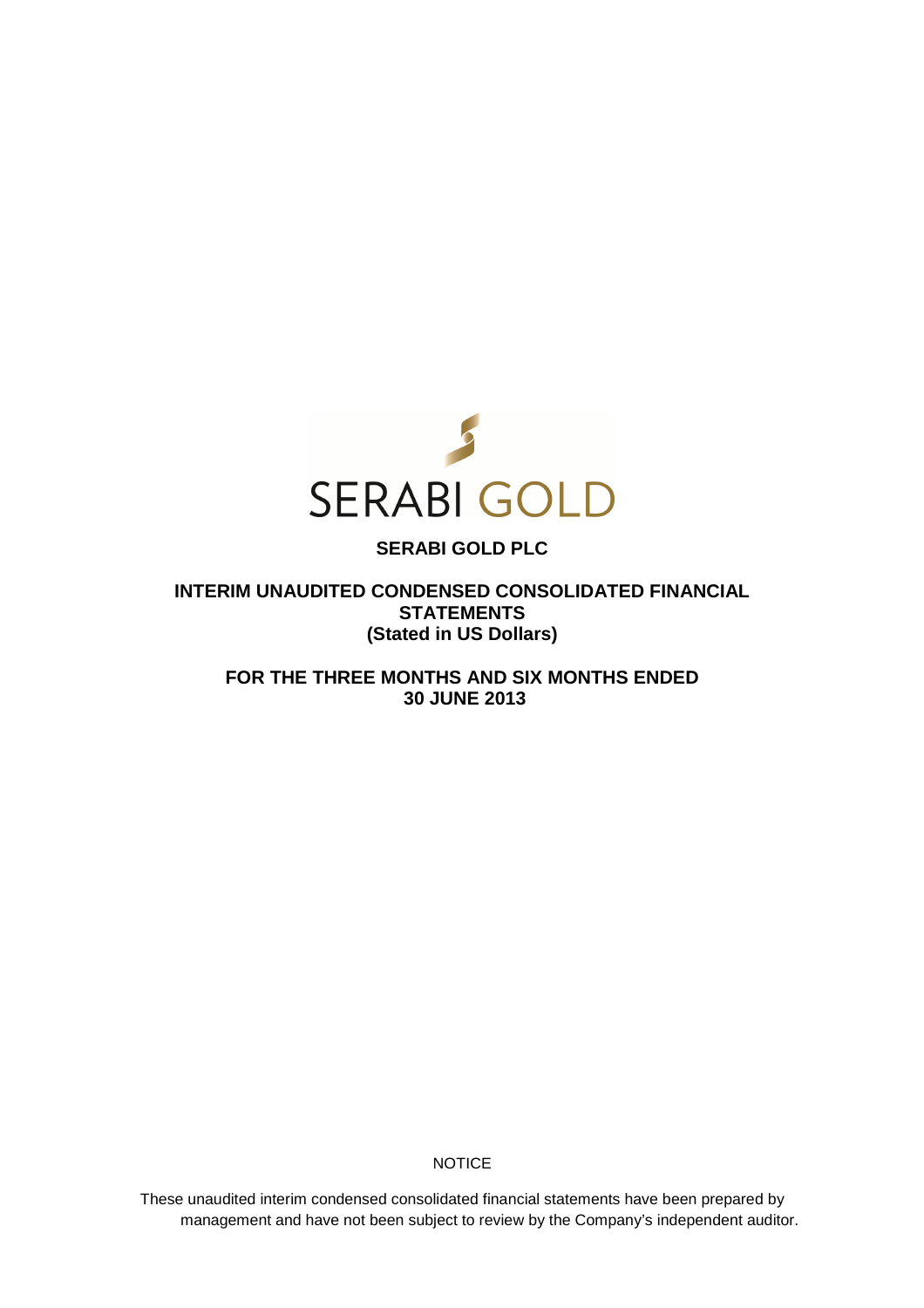# **SERABI GOLD PLC Condensed Consolidated Statements of Comprehensive Income**

|                                                                     |              | For the three months ended<br>30 June |             | For the six months ended<br>30 June |               |
|---------------------------------------------------------------------|--------------|---------------------------------------|-------------|-------------------------------------|---------------|
|                                                                     |              | 2013                                  | 2012        | 2013                                | 2012          |
| (expressed in US\$)                                                 | <b>Notes</b> | (unaudited)                           | (unaudited) | (unaudited)                         | (unaudited)   |
| <b>CONTINUING OPERATIONS</b>                                        |              |                                       |             |                                     |               |
| <b>Revenue</b>                                                      |              |                                       |             |                                     |               |
| Operating expenses                                                  |              |                                       | (64, 250)   |                                     | (181, 944)    |
| <b>Gross loss</b>                                                   |              |                                       | (64, 250)   |                                     | (181, 944)    |
| Administration expenses                                             |              | (805, 633)                            | (573, 167)  | (1,714,386)                         | (1,383,953)   |
| Share based payments                                                |              | (47, 846)                             | (33, 244)   | (95, 692)                           | (62, 394)     |
| Gain on asset disposals                                             |              |                                       | 8,599       |                                     | 8,599         |
| Depreciation of plant and equipment                                 |              | (112, 974)                            | (158, 204)  | (220, 641)                          | (584,841)     |
| <b>Operating loss</b>                                               |              | (966, 453)                            | (820, 266)  | (2,030,719)                         | (2,204,533)   |
| Foreign exchange gain/(loss)                                        |              | 23,400                                | (19, 103)   | (231, 818)                          | 68,087        |
| Finance expense                                                     |              | (20, 753)                             | (18, 416)   | (63, 252)                           | (37, 644)     |
| Investment income                                                   |              | 6,291                                 | 3,685       | 9,048                               | 4,864         |
| Loss before taxation                                                |              | (957, 515)                            | (854, 100)  | (2,316,741)                         | (2, 169, 226) |
| Income tax expense                                                  |              |                                       |             |                                     |               |
| Loss for the period from continuing<br>operations <sup>(1)(2)</sup> |              | (957, 515)                            | (854, 100)  | (2,316,741)                         | (2, 169, 226) |
| Other comprehensive income (net of tax)                             |              |                                       |             |                                     |               |
| Exchange differences on translating foreign<br>operations           |              | (4,024,661)                           | (4,235,830) | (3, 415, 186)                       | (3,068,978)   |
| Total comprehensive loss for the period <sup>(2)</sup>              |              | (4,982,176)                           | (5,089,930) | (5,731,927)                         | (5,238,204)   |
| Loss per ordinary share (basic and diluted) <sup>(1)</sup>          | 3            | (0.27c)                               | (0.94c)     | (0.69c)                             | (2.47c)       |

(1) All revenue and expenses arise from continuing operations.

(2) The Group has no non-controlling interests and all losses are attributable to the equity holders of the Parent Company.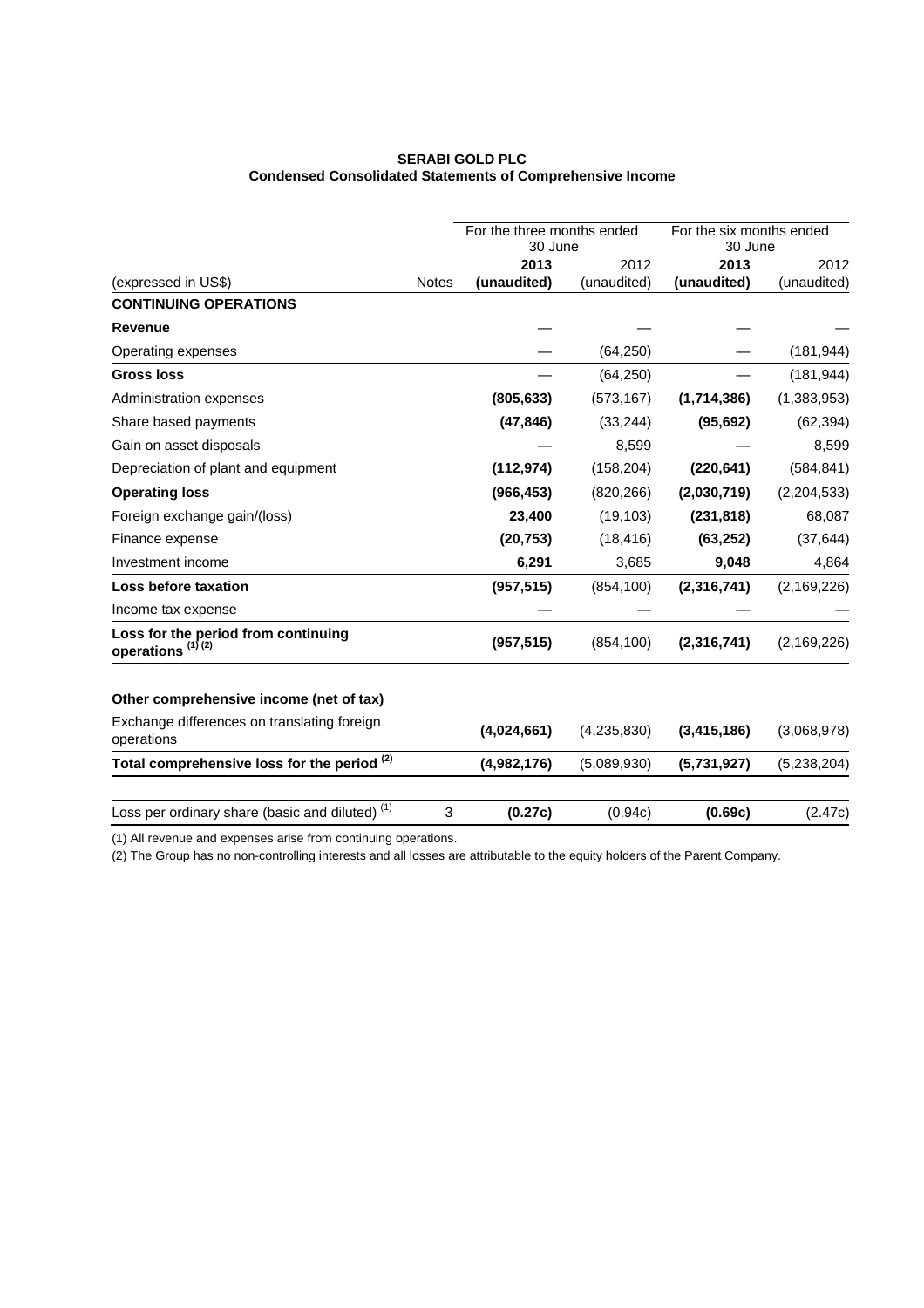|                                               |              | As at           | As at           | As at             |
|-----------------------------------------------|--------------|-----------------|-----------------|-------------------|
|                                               |              | 30 June<br>2013 | 30 June<br>2012 | 31 December       |
| (expressed in US\$)                           | <b>Notes</b> | (unaudited)     | (unaudited)     | 2012<br>(audited) |
| <b>Non-current assets</b>                     |              |                 |                 |                   |
| Development and deferred exploration<br>costs | 5            | 16,375,076      | 17,405,081      | 17,360,805        |
| Property, plant and equipment                 | 6            | 30,228,704      | 25,845,466      | 26,848,991        |
| <b>Total non-current assets</b>               |              | 46,603,780      | 43,250,547      | 44,209,796        |
| <b>Current assets</b>                         |              |                 |                 |                   |
| Inventories                                   |              | 784,844         | 985,865         | 722,868           |
| Trade and other receivables                   |              | 1,541,830       | 77,132          | 85,509            |
| Prepayments and accrued income                |              | 1,437,737       | 545,441         | 603,005           |
| Cash and cash equivalents                     |              | 13,993,628      | 1,697,434       | 2,582,046         |
| <b>Total current assets</b>                   |              | 17,758,039      | 3,305,872       | 3,993,428         |
| <b>Current liabilities</b>                    |              |                 |                 |                   |
| Trade and other payables                      |              | 2,823,871       | 1,990,299       | 2,001,683         |
| Interest bearing liabilities                  |              |                 |                 | 4,580,745         |
| Accruals                                      |              | 628,328         | 113,191         | 171,102           |
| <b>Total current liabilities</b>              |              | 3,452,199       | 2,103,490       | 6,753,530         |
| Net current assets/(liabilities)              |              | 14,305,840      | 1,202,382       | (2,760,102)       |
| <b>Total assets less current liabilities</b>  |              | 60,909,620      | 44,452,929      | 41,449,694        |
| <b>Non-current liabilities</b>                |              |                 |                 |                   |
| Trade and other payables                      |              | 119,309         | 241,548         | 211,939           |
| Provisions                                    |              | 1,487,279       | 1,547,976       | 1,612,098         |
| Interest bearing liabilities                  |              | 374,030         | 326,564         | 364,656           |
| <b>Total non-current liabilities</b>          |              | 1,980,618       | 2,116,088       | 2,188,693         |
| <b>Net assets</b>                             |              | 58,929,002      | 42,336,841      | 39,261,001        |
|                                               |              |                 |                 |                   |
| <b>Equity</b>                                 |              |                 |                 |                   |
| Share capital                                 | 10           | 52,773,993      | 31,416,993      | 31,416,993        |
| Share premium                                 |              | 54,037,938      | 50,306,920      | 50,182,624        |
| Option reserve                                |              | 2,118,596       | 2,028,676       | 2,019,782         |
| Other reserves                                |              | 427,615         | 780,028         | 780,028           |
| <b>Translation reserve</b>                    |              | (8,021,497)     | (4, 144, 145)   | (4,606,311)       |
| Accumulated loss                              |              | (42, 407, 643)  | (38,051,631)    | (40, 532, 115)    |
| <b>Equity shareholders' funds</b>             |              | 58,929,002      | 42,336,841      | 39,261,001        |

## **SERABI GOLD PLC Condensed Consolidated Balance Sheets**

The interim financial information has not been audited and does not constitute statutory accounts as defined in Section 434 of the Companies Act 2006. Whilst the financial information included in this announcement has been compiled in accordance with International Financial Reporting Standards ("IFRS") this announcement itself does not contain sufficient financial information to comply with IFRS. The Group statutory accounts for the year ended 31 December 2012 prepared under IFRS as adopted in the EU and with IFRS and their interpretations adopted by the International Accounting Standards Board have been filed with the Registrar of Companies following their adoption by shareholders at the last Annual General Meeting. The auditor's report on these accounts was unqualified but did contain an emphasis of matter with respect to the Company and the Group regarding going concern and the future availability of project finance. The auditor's report did not contain a statement under Section 498 (2) or 498 (3) of the Companies Act 2006.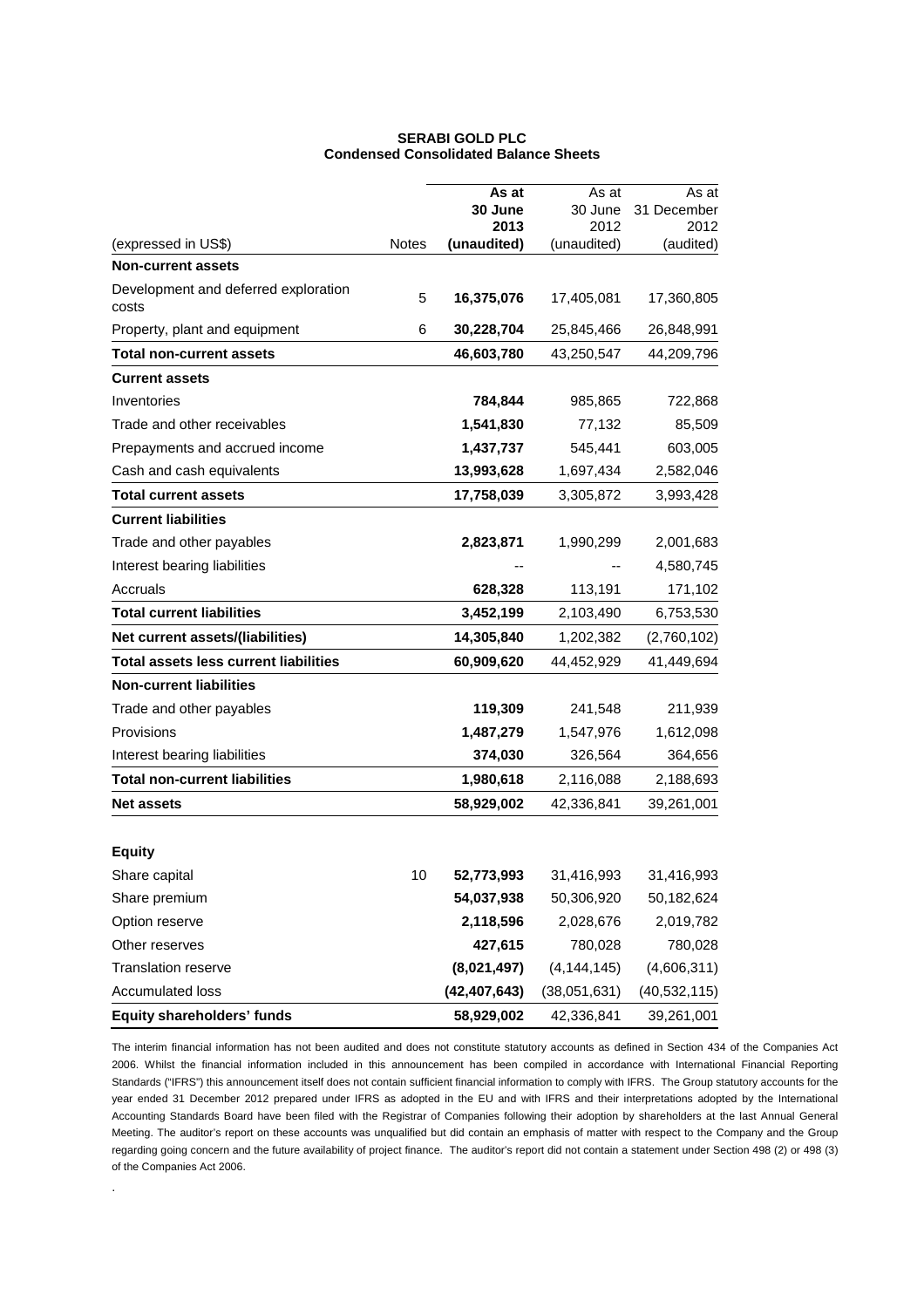# **SERABI GOLD PLC Condensed Consolidated Statements of Changes in Shareholders' Equity**

| (expressed in US\$)                                               | Share      |            | Share Share option | Other      | Translation   | Accumulated    |               |
|-------------------------------------------------------------------|------------|------------|--------------------|------------|---------------|----------------|---------------|
| (unaudited)                                                       | capital    | premium    | reserve            | reserves   | reserve       | loss           | Total equity  |
| <b>Equity shareholders'</b><br>funds at 31 December<br>2011       | 29,291,551 | 48,292,057 | 1,956,349          | 702,095    | (1,075,167)   | (35, 882, 405) | 43,284,480    |
| Foreign currency<br>adjustments                                   |            |            |                    |            | (3,068,978)   |                | (3,068,978)   |
| Loss for the period                                               |            |            |                    |            |               | (2, 169, 226)  | (2, 169, 226) |
| Total comprehensive<br>income for the period                      |            |            |                    |            | (3,068,978)   | (2, 169, 226)  | (5,238,204)   |
| Issue of new ordinary<br>shares for cash                          | 2,125,442  | 2,047,508  |                    | 77,933     |               |                | 4,250,883     |
| Costs associated with<br>issue of new ordinary<br>shares for cash |            | (32, 645)  |                    |            |               |                | (32, 645)     |
| Share option expense                                              |            |            | 72,327             |            |               |                | 72,327        |
| <b>Equity shareholders'</b><br>funds at 30 June 2012              | 31,416,993 | 50,306,920 | 2,028,676          | 780,028    | (4, 144, 145) | (38,051,631)   | 42,336,841    |
| Foreign currency<br>adjustments                                   |            |            |                    |            | (462, 166)    |                | (462, 166)    |
| Loss for the period                                               |            |            |                    |            |               | (2,567,760)    | (2,567,760)   |
| Total comprehensive<br>income for the period                      |            |            |                    |            | (462, 166)    | (2,567,760)    | (3,029,926)   |
| Costs associated with<br>issue of new ordinary<br>shares for cash |            | (124, 296) |                    |            |               |                | (124, 296)    |
| Share options lapsed                                              |            |            | (87, 276)          |            |               | 87,276         |               |
| Share option expense                                              |            |            | 78,382             |            |               |                | 78,382        |
| <b>Equity shareholders'</b><br>funds at 31 December<br>2012       | 31,416,993 | 50,182,624 | 2,019,782          | 780,028    | (4,606,311)   | (40, 532, 115) | 39,261,001    |
| Foreign currency<br>adjustments                                   |            |            |                    |            | (3,415,186)   |                | (3,415,186)   |
| Loss for the period                                               |            |            |                    |            |               | (2,316,741)    | (2,316,741)   |
| Total comprehensive<br>income for the period                      |            |            |                    |            | (3, 415, 186) | (2,316,741)    | (5,731,927)   |
| Issue of new ordinary<br>shares for cash                          | 21,357,000 | 4,182,600  |                    | 88,800     |               |                | 25,628,400    |
| Costs associated with<br>issue of new ordinary<br>shares for cash |            | (327, 286) |                    |            |               |                | (327, 286)    |
| Warrants lapsed in period                                         |            |            |                    | (441, 213) |               | 441,213        |               |
| Share option expense                                              |            |            | 98,814             |            |               |                | 98,814        |
| <b>Equity shareholders'</b><br>funds at 30 June<br>2013           | 52,773,993 | 54,037,938 | 2,118,596          | 427,615    | (8,021,497)   | (42, 407, 643) | 58,929,002    |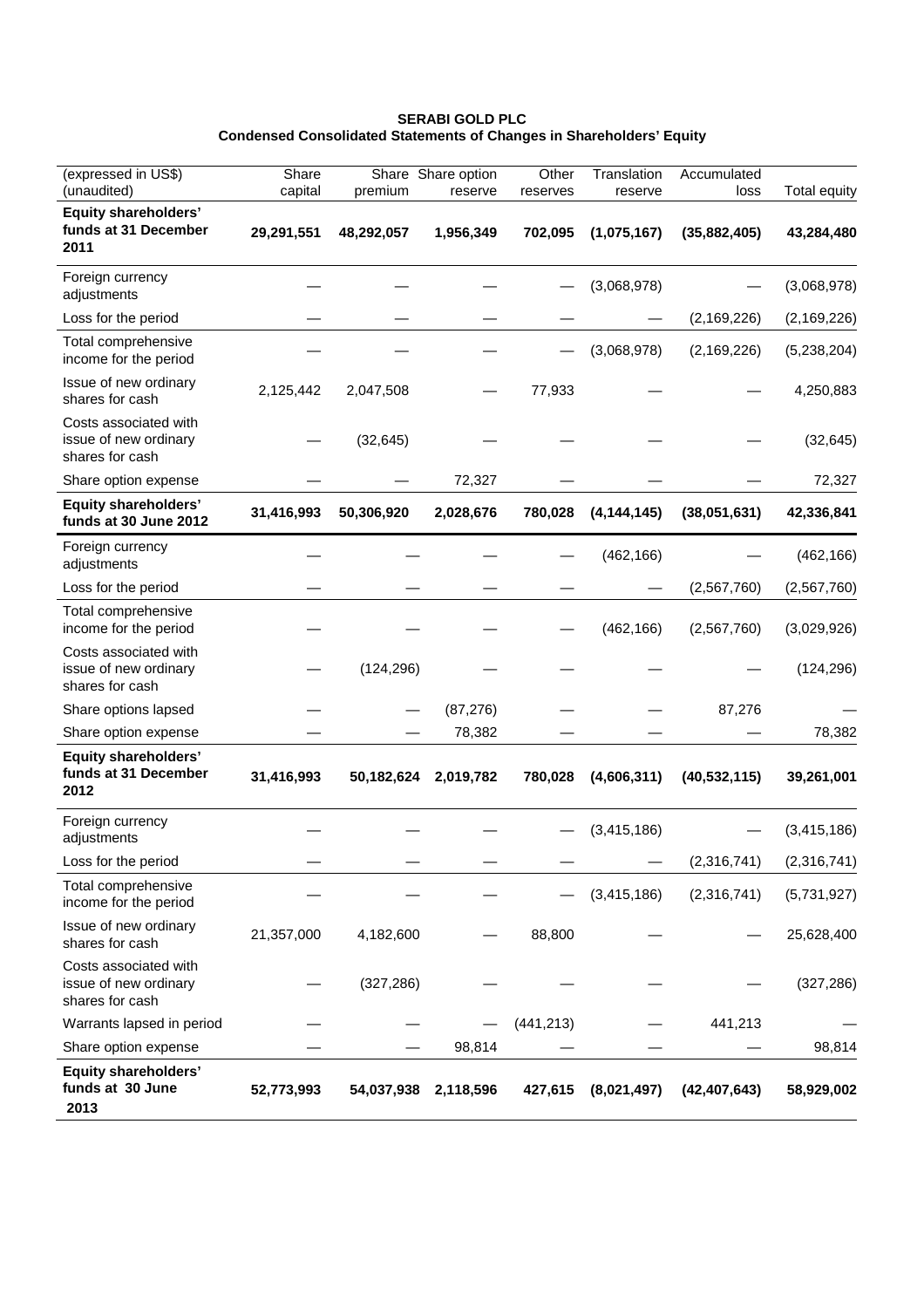## **SERABI GOLD PLC Condensed Consolidated Cash Flow Statements**

|                                                                                                                    | For the three months<br>ended<br>30 June |                     | For the six months<br>ended<br>30 June |                     |
|--------------------------------------------------------------------------------------------------------------------|------------------------------------------|---------------------|----------------------------------------|---------------------|
| (expressed in US\$)                                                                                                | 2013<br>(unaudited)                      | 2012<br>(unaudited) | 2013<br>(unaudited)                    | 2012<br>(unaudited) |
| <b>Operating activities</b>                                                                                        |                                          |                     |                                        |                     |
| <b>Operating loss</b>                                                                                              | (966, 453)                               | (820, 266)          | (2,030,719)                            | (2,204,533)         |
| Depreciation – plant, equipment and mining                                                                         | 112,974                                  | 158,204             | 220,641                                | 584,841             |
| properties                                                                                                         |                                          |                     |                                        |                     |
| Gain on asset disposals                                                                                            |                                          | (8,599)             |                                        | (8,599)             |
| Option costs                                                                                                       | 47,846                                   | 33,244              | 95,692                                 | 62,394              |
| Interest paid                                                                                                      | (5, 100)                                 | (5,022)             | (112, 705)                             | (10, 323)           |
| Foreign exchange loss                                                                                              | (60, 528)                                | (145, 975)          | (365, 844)                             | (90.359)            |
| <b>Changes in working capital</b>                                                                                  |                                          |                     |                                        |                     |
| (Increase)/ decrease in inventories                                                                                | (66, 201)                                | 45,941              | (127, 788)                             | 52,320              |
| (Increase) / decrease in receivables, prepayments<br>and accrued income                                            | (2, 216, 686)                            | 86,214              | (2, 383, 622)                          | 128,422             |
| Increase/(decrease) in payables, accruals and<br>provisions                                                        | 710,652                                  | 21,857              | 1,133,999                              | (458, 461)          |
| Net cash flow from operations                                                                                      | (2,443,496)                              | (634, 402)          | (3,570,346)                            | (1,944,298)         |
| <b>Investing activities</b><br>Proceeds from sale of fixed assets<br>Purchase of property, plant and equipment and |                                          | 9,928               |                                        | 9,928               |
| projects in construction                                                                                           | (3,705,076)                              | (42)                | (5,784,467)                            | (51, 952)           |
| Exploration and development expenditure                                                                            | (92, 796)                                | (1,017,349)         | (203, 933)                             | (1,948,956)         |
| Interest received                                                                                                  | 6,291                                    | 3,685               | 9,048                                  | 4,864               |
| Net cash outflow on investing activities                                                                           | (3,791,581)                              | (1,003,778)         | (5,979,352)                            | (1,986,116)         |
| <b>Financing activities</b>                                                                                        |                                          |                     |                                        |                     |
| Issue of ordinary share capital                                                                                    |                                          |                     | 25,628,400                             | 4,250,883           |
| Repayment of short term loan                                                                                       |                                          |                     | (4,500,000)                            |                     |
| Payment of share issue costs                                                                                       | (45, 627)                                |                     | (327, 286)                             | (32, 645)           |
| Net cash (outflow)/ inflow from financing activities                                                               | (45, 627)                                |                     | 20,801,114                             | 4,218,238           |
| Net (decrease)/ increase in cash and cash<br>equivalents                                                           | (6, 280, 704)                            | (1,638,180)         | 11,251,416                             | 287,824             |
| Cash and cash equivalents at beginning of period                                                                   | 20,222,386                               | 3,382,198           | 2,582,046                              | 1,406,458           |
| Exchange difference on cash                                                                                        | 51,946                                   | (46, 584)           | 160,166                                | 3,152               |
| Cash and cash equivalents at end of period                                                                         | 13,993,628                               | 1,697,434           | 13,993,628                             | 1,697,434           |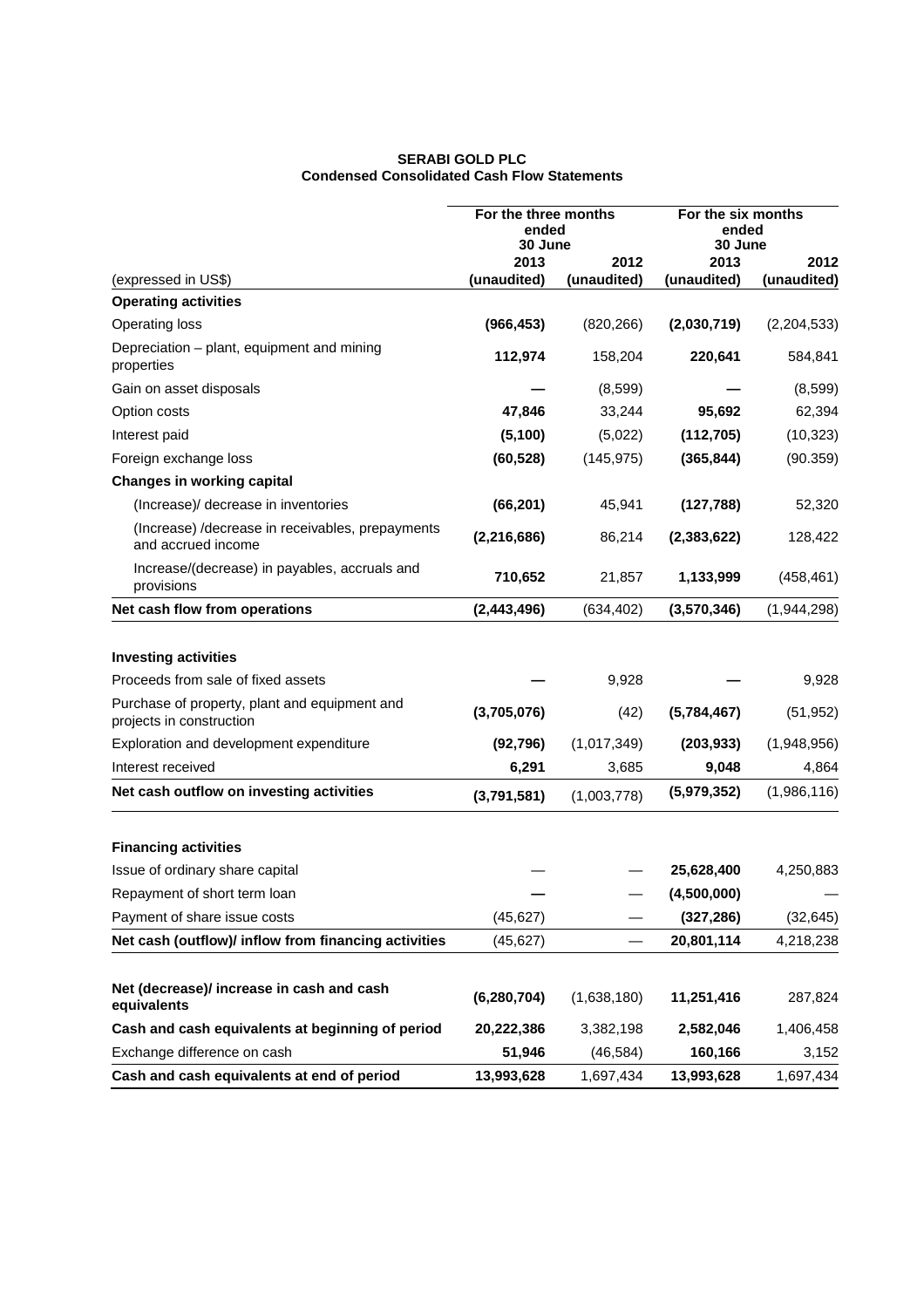#### **SERABI GOLD PLC Report and condensed consolidated financial statements for the 3 month and 6 month periods ended 30 June 2013**

## **Notes to the Condensed Consolidated Financial Statements**

#### **1. Basis of preparation**

These interim accounts are for the three and six month periods ended 30 June 2013. Comparative information has been provided for the unaudited three and six month periods ended 30 June 2012 and, where applicable, the audited twelve month period from 1 January 2012 to 31 December 2012.

The accounts for the periods have been prepared in accordance with International Accounting Standard 34 "Interim Financial Reporting" and the accounting policies are consistent with those of the annual financial statements for the year ended 31 December 2012 and those envisaged for the financial statements for the year ending 31 December 2013. The Group has not adopted any standards or interpretation in advance of the required implementation dates. It is not anticipated that the adoption in the future of the new or revised standards or interpretations that have been issued by the International Accounting Standards Board will have a material impact on the Group's earnings or shareholders' funds.

#### **(i) Going concern and availability of project finance**

In common with many companies in the exploration and development stages, the Company raises its finance for exploration and development programmes in discrete tranches. During the early part of 2012 the Company commissioned a Preliminary Economic Assessment ("PEA") of the viability of re-commencing mining operations at the Palito Mine. The report which was completed and published in June 2012 was positive and the Company entered into a conditional subscription agreement with Fratelli Investments Limited ("Fratelli") on 2 October 2012 to subscribe for and underwrite a placement of new shares to finance the development and start-up of underground mining activities at the Palito Gold Mine. In addition Fratelli agreed to provide an interim secured loan facility of US\$6 million to provide additional working capital to the Company and to enable it to commence the initial works at Palito. The placing of 270 million new Ordinary Shares with Fratelli and other subscribers was completed on 17 January 2013, raising gross proceeds of GB£16.2 million. The Company has repaid out of the proceeds the amount of the loan facility that had been drawn down, which at that time was US\$4.5 million plus accrued interest.

In July 2013 the Company completed the acquisition of Kenai Resources Limited. Whilst this acquisition has necessitated additional expenditures which were not foreseen, management considers that the company holds and can access adequate capital to be able to complete the necessary mine development and process plant and infrastructure rehabilitation works that are required at Palito in order to be able to commence gold production before the end of 2013. From the time that production operations commence at planned rates management anticipate the Company will have sufficient cash flow to be able to meet all its obligations as and when they fall due and to, at least in part, finance the exploration and development activities that it would like to undertake on its other exploration projects.

There are, however, risks associated with the commencement of any new mining and processing operation whereby unforeseen technical and logistical events result in additional time being required for commissioning or additional costs needing to be incurred, giving rise to the possibility that additional working capital may be required to fund these delays or additional capital requirements. Should additional working capital be required the Directors consider that further sources of finance could be secured within the required timescale. On this basis the Directors have therefore concluded that it is appropriate to prepare the financial statements on a going concern basis. However there is no certainty that such additional funds will be forthcoming. These conditions indicate the existence of a material uncertainty which may cast doubt over the Group's and the Company's ability to continue as a going concern and therefore that it may be unable to realise its assets and discharge its liabilities in the normal course of business.

These financial statements do not reflect the adjustments to carrying values of assets and liabilities and the reported expenses and balance sheet classifications that would be necessary should the going concern assumption be inappropriate. These adjustments could be material.

#### **(ii) Impairment**

The Directors have undertaken a review of the carrying value of the mining and exploration assets of the Group and given particular consideration to the results of the PEA, the current operational status of Palito and the potential risks and implications of starting up a past producing gold mine. As part of this review they have assessed the value of the existing Palito Mine asset on the basis of the projected value in use that could be expected should the Company follow the re-development, start-up and future mining plans proposed in the PEA.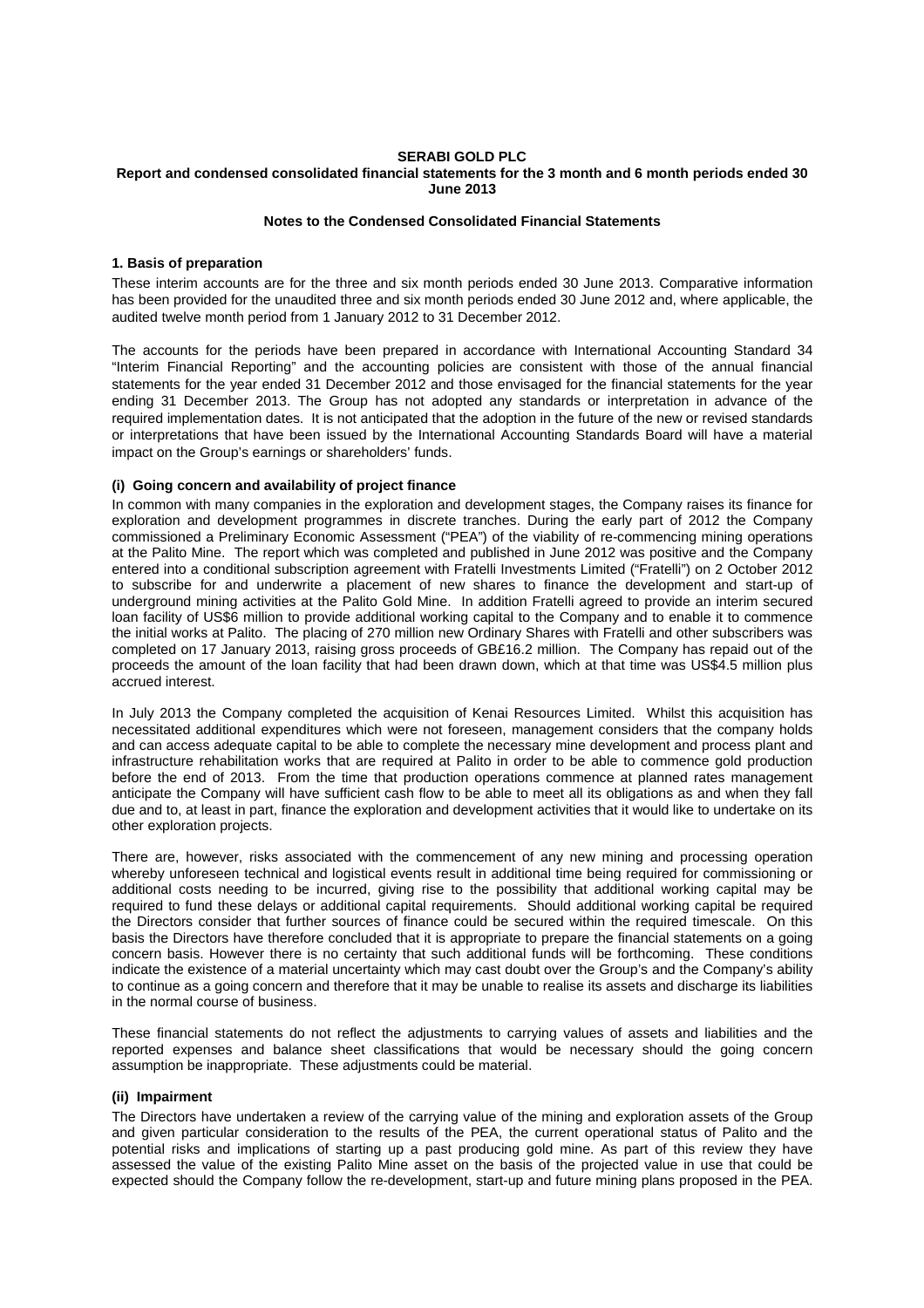The carrying values of assets have not been adjusted to reflect a failure to raise sufficient funds, not achieving the projected levels of operation or that, if a sale transaction were undertaken, the proceeds may not realise the value as stated in the accounts.

#### **(iii) Inventories**

Inventories are valued at the lower of cost and net realisable value.

#### **(iv) Property, plant and equipment**

Property, plant and equipment are depreciated over their useful lives.

#### **(v) Mining property and assets in construction**

The Group commenced commercial production at the Palito Mine effective 1 October 2006. Prior to this date all revenues and operating costs were capitalised as part of the development costs of the mine. Effective from 1 October 2006 the accumulated development costs of the mine were re-classified as Mining Property costs and such cost will be amortised over the anticipated life of the mine on a unit of production basis. As the underground mine is currently on care and maintenance and there is no depletion of the reserves and resources attributable to the mine, no amortisation charge has been recorded in the period.

Costs related to work on the remediation, rehabilitation and development of the Palito mine, the process plant and other site infrastructure are being capitalised together with a portion of general administration costs incurred in Brazil as Assets in Construction. Upon the successful commencement of commercial production, these costs will be transferred to Mining Assets and amortised on a unit of production basis.

#### **(vi) Revenue**

Revenue represents amounts receivable in respect of sales of gold and by-products. Revenue represents only sales for which contracts have been agreed and for which the product has been delivered to the purchaser in the manner set out in the contract. Revenue is stated net of any applicable sales taxes. Any unsold production and in particular concentrate is held as inventory and valued at production cost until sold.

#### **(vii) Currencies**

The condensed financial statements are presented in United States dollars (US\$ or "\$"). Other currencies referred to in these condensed financial statements are GB pounds ("GB£"), Canadian dollars ("C\$") and Brazilian Reais ("BrR\$").

Transactions in currencies other than the functional currency of a company are recorded at a rate of exchange approximating to that prevailing at the date of the transaction. At each balance sheet date, monetary assets and liabilities that are denominated in currencies other than the functional currency are translated at the amounts prevailing at the balance sheet date and any gains or losses arising are recognised in profit or loss.

On consolidation, the assets and liabilities of the Group's overseas operations that do not have a US Dollar functional currency are translated at exchange rates prevailing at the balance sheet date. Income and expense items are translated at the average exchange rate for the period. Exchange differences arising on the net investment in subsidiaries are recognised in other comprehensive income.

#### (**viii) Cash and cash equivalents**

Cash and cash equivalents include cash in hand, deposits held at call with banks, other short-term highly liquid investments with original maturities of three months or less and bank overdrafts. Bank overdrafts are shown within interest bearing liabilities in current liabilities on the balance sheet.

#### **2. Taxation**

.

No deferred tax asset arising from carried forward losses has been recognised in the financial statements because of uncertainty as to the time period over which this asset may be recovered.

#### **3. Earnings per share**

|                                                      | 3 months<br>ended 30<br><b>June 2013</b> | 3 months<br>ended 30<br>June 2012 | 6 months<br>ended 30<br><b>June 2013</b> | 6 months<br>ended 30<br>June 2012 | 12 months<br>ended 31<br>Dec 2012 |
|------------------------------------------------------|------------------------------------------|-----------------------------------|------------------------------------------|-----------------------------------|-----------------------------------|
| Loss attributable to ordinary<br>shareholders (US\$) | 957,515                                  | 854.100                           | 2.316.741                                | 2,169,226                         | 4,736,986                         |
| Weighted average ordinary shares<br>in issue         | 361.268.529                              | 91.268.529                        | 337.401.126                              | 87.818.529                        | 89,552,955                        |
| Basic and diluted loss per share<br>(US cents)       | 0.27                                     | 0.94                              | 0.69                                     | 2.47                              | 5.29                              |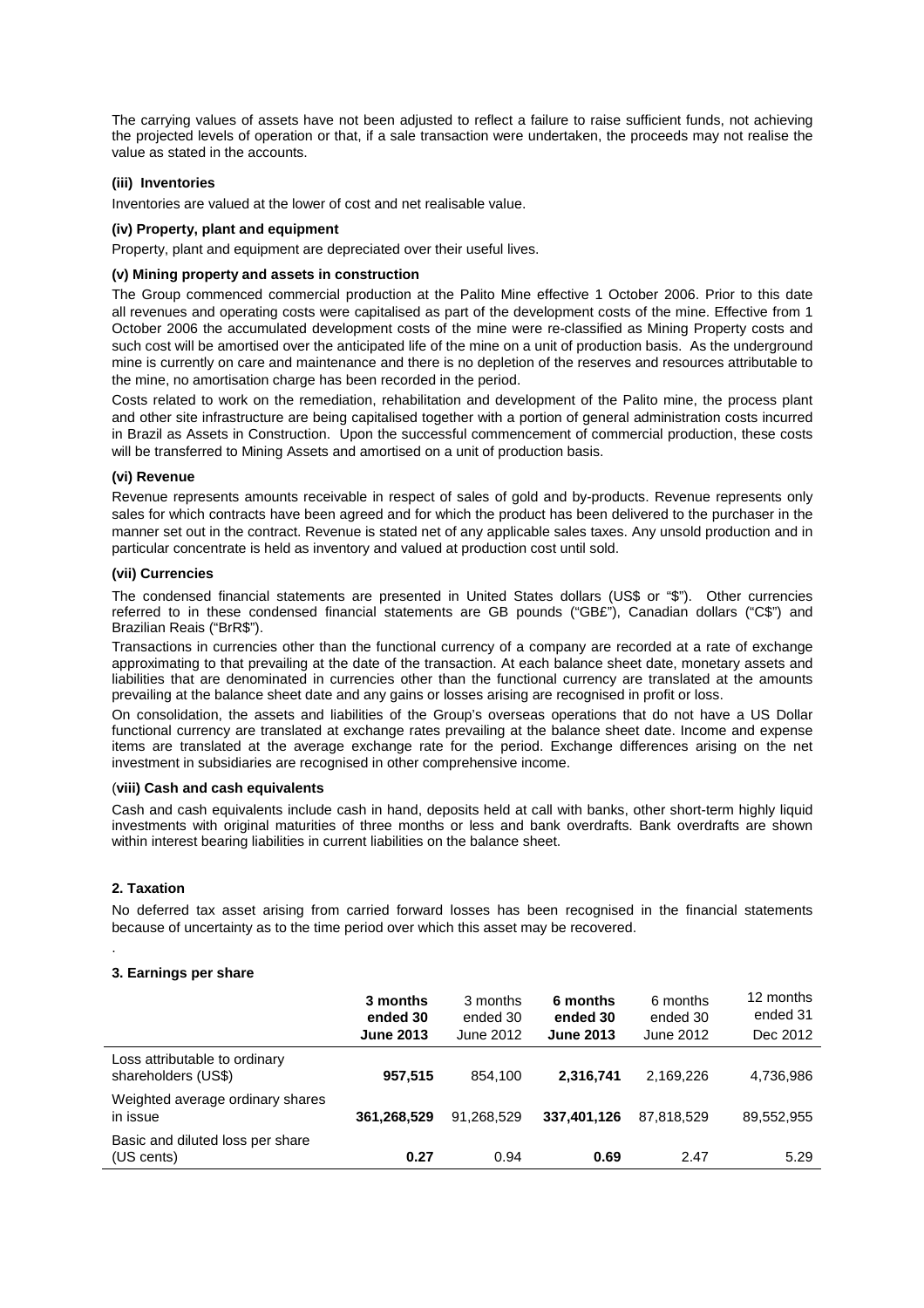No diluted earnings per share is presented as the effect of the exercise of share options and warrants would be to decrease the loss per share.

# **4. Segmental analysis**

The following information is given about the Group's reportable segments:

The Chief Operating Decision Maker is the Board of Directors. The Board reviews the Group's internal reporting in order to assess performance of the business. Management has determined the operating segments based on the reports reviewed by the Board.

The Board considers the performance of the Group by the geographical location of expenditures, and the division of capital expenditure between exploration and operations.

An analysis of the results for the three month period by management segment is as follows:

|                  | 3 months ended 30 June 2013<br>(unaudited) |                    | 3 months ended 30 June 2012<br>(unaudited) |               |             |            |
|------------------|--------------------------------------------|--------------------|--------------------------------------------|---------------|-------------|------------|
|                  | <b>Brazil</b>                              | <b>Unallocated</b> | <b>Total</b>                               | <b>Brazil</b> | Unallocated | Total      |
|                  |                                            |                    | \$                                         |               |             | \$         |
| Revenue          |                                            |                    |                                            |               |             |            |
| Operating        |                                            |                    |                                            | (64, 250)     |             | (64, 250)  |
| expenses         |                                            |                    |                                            |               |             |            |
| Operating loss   |                                            |                    |                                            | (64, 250)     |             | (64, 250)  |
| Administration   | (366, 533)                                 | (439, 100)         | (805, 633)                                 | (201, 878)    | (371, 289)  | (573, 167) |
| expenses         |                                            |                    |                                            |               |             |            |
| Share based      |                                            | (47, 846)          | (47, 846)                                  |               | (33, 244)   | (33, 244)  |
| payments         |                                            |                    |                                            |               |             |            |
| Provisions,      |                                            |                    |                                            |               |             |            |
| depreciation and | (106, 556)                                 | (6, 418)           | (112, 974)                                 | (136, 278)    | (13, 327)   | (149, 605) |
| (loss)/gain on   |                                            |                    |                                            |               |             |            |
| asset disposals  |                                            |                    |                                            |               |             |            |
| Operating loss   | (473,089)                                  | (493,364)          | (966, 453)                                 | (402, 406)    | (417, 860)  | (820, 266) |
| Foreign          |                                            |                    |                                            |               |             |            |
| exchange         | (507)                                      | 23,907             | 23,400                                     | 227           | (19, 330)   | (19, 103)  |
| (loss)/gain      |                                            |                    |                                            |               |             |            |
| Interest         | 3,243                                      | (17, 705)          | (14, 462)                                  | (5,022)       | (9,709)     | (14, 731)  |
| income/(expense) |                                            |                    |                                            |               |             |            |
| Loss before      | (470,353)                                  | (487, 162)         | (957, 515)                                 | (407, 201)    | (446, 899)  | (854, 100) |
| taxation         |                                            |                    |                                            |               |             |            |

An analysis of the results for the six month period by management segment is as follows:

|                  | 6 months ended 30 June 2013<br>(unaudited) |                    | 6 months ended 30 June 2012<br>(unaudited) |               |             |               |
|------------------|--------------------------------------------|--------------------|--------------------------------------------|---------------|-------------|---------------|
|                  | <b>Brazil</b>                              | <b>Unallocated</b> | Total                                      | <b>Brazil</b> | Unallocated | Total         |
|                  | \$                                         | \$                 | \$                                         |               | Ψ           | \$            |
| Revenue          |                                            |                    |                                            |               |             |               |
| Operating        |                                            |                    |                                            |               |             |               |
| expenses         |                                            |                    |                                            | (181, 944)    |             | (181, 944)    |
| Operating loss   |                                            |                    |                                            | (181,944)     |             | (181, 944)    |
| Administration   | (586, 953)                                 | (1, 127, 433)      | (1,714,386)                                | (583, 268)    | (800, 685)  | (1,383,953)   |
| expenses         |                                            |                    |                                            |               |             |               |
| Share based      |                                            | (95, 692)          | (95, 692)                                  |               | (62, 394)   | (62, 394)     |
| payments         |                                            |                    |                                            |               |             |               |
| Depreciation and |                                            |                    |                                            |               |             |               |
| (loss)/gain on   | (213, 727)                                 | (6, 914)           | (220, 641)                                 | (543, 911)    | (32, 331)   | (576, 242)    |
| asset disposals  |                                            |                    |                                            |               |             |               |
| Operating loss   | (800, 680)                                 | (1, 230, 039)      | (2,030,719)                                | (1,309,123)   | (895, 410)  | (2, 204, 533) |
| Foreign          |                                            |                    |                                            |               |             |               |
| exchange         | (507)                                      | (231, 311)         | (231, 818)                                 | 547           | 67,540      | 68,087        |
| (loss)/gain      |                                            |                    |                                            |               |             |               |
| Interest         |                                            |                    |                                            |               |             |               |
| income/(expense) | 3,013                                      | (57, 217)          | (54, 204)                                  | (10, 323)     | (22, 457)   | (32,780)      |
| Loss before      | (798,174)                                  | (1,518,567)        | (2,316,741)                                | (1,318,899)   | (850, 327)  | (2, 169, 226) |
| taxation         |                                            |                    |                                            |               |             |               |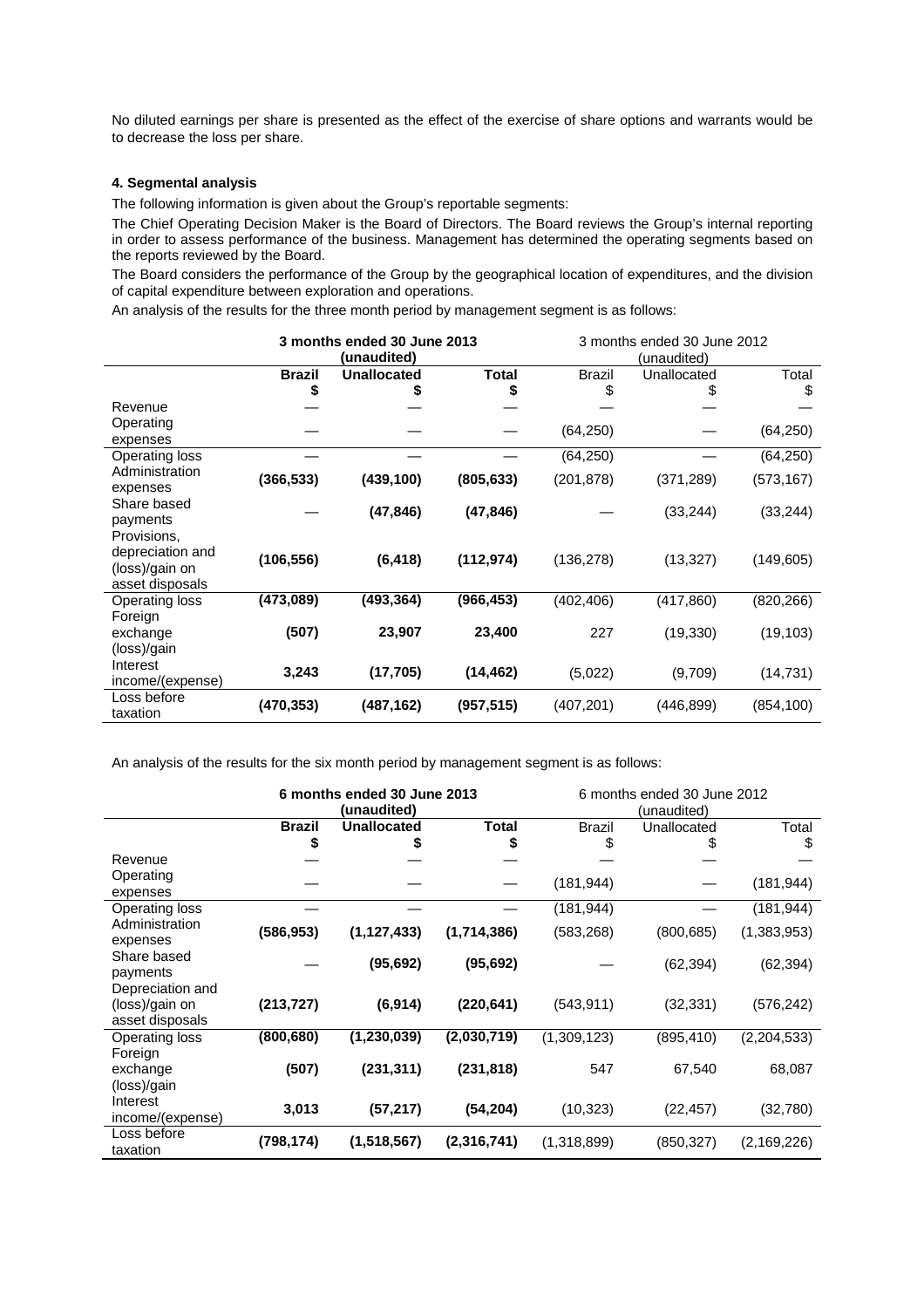An analysis of non-current assets by location is as follows:

|                      | <b>Total non-current assets</b>   |             |            |
|----------------------|-----------------------------------|-------------|------------|
|                      | 30 June<br>31 December<br>30 June |             |            |
|                      | 2013                              | 2012        | 2012       |
|                      | (unaudited)                       | (unaudited) | (audited)  |
|                      |                                   |             |            |
| Brazil – operations  | 30,222,001                        | 25,834,070  | 25,224,077 |
| Brazil - exploration | 16,375,076                        | 17,405,081  | 18,982,898 |
| Other                | 6.703                             | 11.396      | 2,821      |
|                      | 46,603,780                        | 43,250,547  | 44,209,796 |

An analysis of total assets by location is as follows:

|               |             | <b>Total assets</b> |             |
|---------------|-------------|---------------------|-------------|
|               | 30 June     | 30 June             | 31 December |
|               | 2013        | 2012                | 2012        |
|               | (unaudited) | (unaudited)         | (audited)   |
|               |             |                     |             |
| <b>Brazil</b> | 49,513,016  | 44,782,160          | 45,776,276  |
| Other         | 14,848,803  | 1.774.259           | 2,426,948   |
|               | 64,361,819  | 46,556,419          | 48,203,224  |

During the six month period, the following amounts incurred by project location were capitalised as development and deferred exploration costs:

| For the 6                | For the 6    | For the year |
|--------------------------|--------------|--------------|
| month period             | month period | ended 31     |
| ended 30                 | ended 30     | December     |
| <b>June 2013</b>         | June 2012    | 2012         |
| (unaudited)              | (unaudited)  | (audited)    |
|                          |              |              |
| <b>Brazil</b><br>207,055 | 1,958,889    | 2,272,894    |

# **5. Development expenditure and deferred exploration costs**

|                                         | 30 June       | 30 June     | 31 December |
|-----------------------------------------|---------------|-------------|-------------|
|                                         | 2013          | 2012        | 2012        |
|                                         | (unaudited)   | (unaudited) | (audited)   |
| Cost                                    |               |             |             |
| Opening balance                         | 17,360,805    | 16,648,884  | 16,648,884  |
| Exploration and development expenditure | 203,933       | 1,948,956   | 2,251,067   |
| Share option charges                    | 3,122         | 9,933       | 21,827      |
| Write- off of past exploration costs    |               |             | (267, 703)  |
| Foreign exchange movements              | (1, 192, 784) | (1,202,692) | (1,293,270) |
| Balance at end of period                | 16,375,076    | 17,405,081  | 17,360,805  |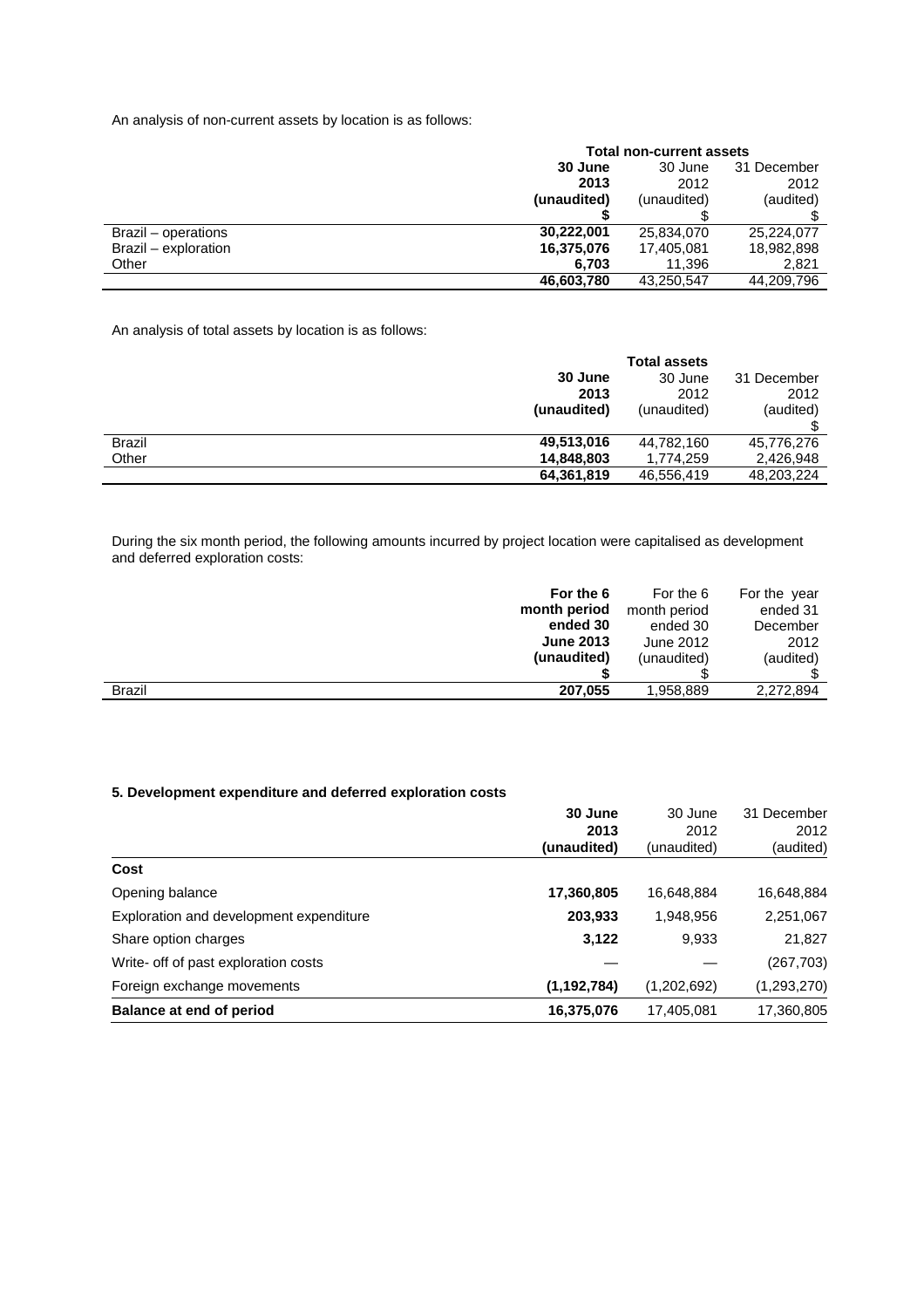# **6. Property, plant and equipment including mining assets and projects in construction**

|                                 | 30 June<br>2013 | 30 June<br>2012 | 31 December<br>2012 |
|---------------------------------|-----------------|-----------------|---------------------|
|                                 | (unaudited)     | (unaudited)     | (audited)           |
| Cost                            |                 |                 |                     |
| Balance at beginning of period  | 42,364,175      | 44,020,699      | 44,020,699          |
| Additions                       | 6,035,631       | 51,952          | 1,769,951           |
| Disposals                       |                 | (46, 611)       | (3,339,336)         |
| Foreign exchange movements      | (3, 384, 407)   | (2,812,478)     | (87, 139)           |
| <b>Balance at end of period</b> | 45,015,399      | 41,213,562      | 42,364,175          |
| <b>Accumulated depreciation</b> |                 |                 |                     |
| Balance at beginning of period  | 15,515,184      | 15,754,607      | 15,754,607          |
| Charge for period               | 220,641         | 584,841         | 891,101             |
| Eliminated on sale of asset     |                 | (45, 282)       | (1,044,653)         |
| Foreign exchange movements      | (949,130)       | (926,070)       | (85, 871)           |
| <b>Balance at end of period</b> | 14,786,695      | 15,368,096      | 15,515,184          |
| Net book value at end of period | 30,228,704      | 25,845,466      | 26,848,991          |

#### **7. Contractual commitments**

The following table sets out the maturity profile of the Group's contractual commitments excluding trade liabilities as at 30 June 2013 and commitments under operating leases.

|                                      | Payments due by period |           |           |           |               |  |
|--------------------------------------|------------------------|-----------|-----------|-----------|---------------|--|
|                                      |                        | Less than |           |           |               |  |
|                                      | Total                  | 1 year    | 1-3 years | 4-5 years | After 5 years |  |
|                                      |                        | S         |           |           |               |  |
| Long term debt                       | 374,030                |           | 374,030   |           |               |  |
| Capital lease obligations            |                        |           |           |           |               |  |
| Operating leases                     | 197,772                | 117,393   | 80,379    |           |               |  |
| Purchase obligations                 |                        |           |           |           |               |  |
| Other long term obligations          |                        |           |           |           |               |  |
| <b>Total contractual obligations</b> | 571,802                | 117,393   | 454,409   |           |               |  |

### **8. Contingencies**

Employment legislation in Brazil allows former employees to bring claims against an employer at any time for a period of two years from the date of cessation of employment and regardless of whether the employee left the company voluntarily or had their contract terminated by the company. The Group considers that it operates in compliance with the law at all times but is aware that claims are made against all companies in Brazil on a regular basis. Whilst the Group makes provision or accrues for all known claims further claims may arise at any time.

Serabi Mineracao SA ("SMSA") has been requested by the Tax Authorities for the State of Para, to provide supporting documentation in respect of certain tax reclaims made by SMSA dating back for six years. The Group considers that it will be able to supply all necessary documentary evidence in respect of the claims made and that all claims made were in accordance with prevailing legislation. The total sum of the tax claims that are subject to this review is BrR\$1.3 million.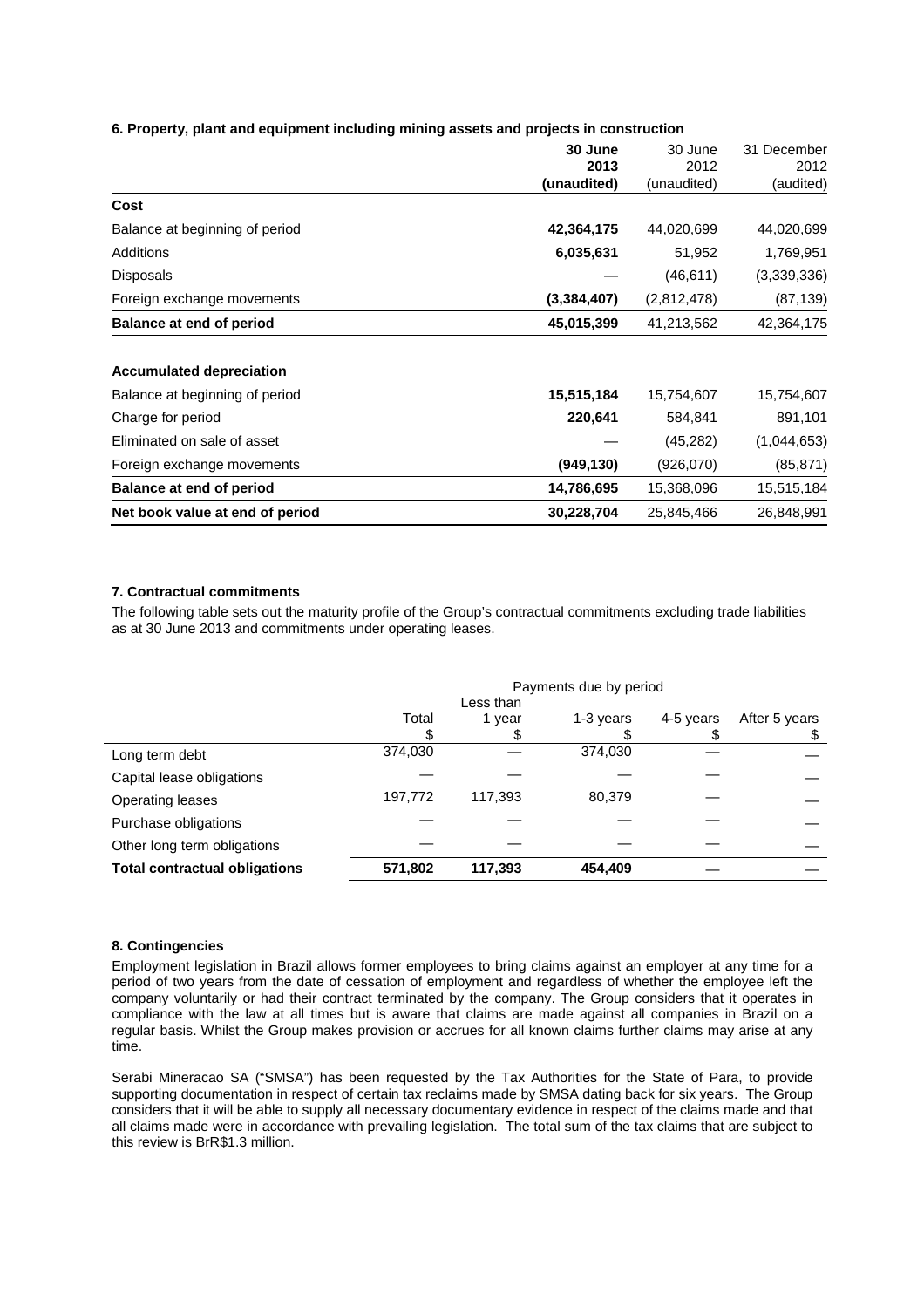#### **9. Related party transactions**

On 1 October 2012, the Company entered into a secured loan agreement for a total facility of US\$6.0 million ("the Loan Agreement") with Fratelli Investments Limited ("Fratelli") and at the same time entered into conditional subscription agreement with Fratelli for the placement of up to 270 million new Ordinary Shares. At that time Fratelli held a 19.3% interest in the issued share capital of the Company. Under the Loan Agreement Fratelli agreed to provide up to US\$6.0 million to be drawn down in four installments commencing 1 October 2012 to provide working capital to the Company and the Group and to allow initial development work to commence on the start-up of gold production at the Palito Mine. The loan was to be repaid within 6 months of the first drawdown and carried interest at a rate of 12% per annum and an arrangement fee of 3% of the facility amount. The loan was secured against the entire share capital of Serabi Mining Limited a subsidiary of Serabi Gold plc and the 99.99% shareholder of Serabi Mineraçăo SA, which is the licence holder for the Palito Mine. In addition the Company also made a charge in favour of Fratelli over all current and future sums owed by Serabi Mineraçăo SA to Serabi Gold plc. Following completion of the share placing on 17 January 2013, all amounts borrowed by the Company under the loan facility plus accrued interest were repaid to Fratelli and all security released.

As a result of the subscription by Fratelli, Fratelli acquired a direct interest of 51.1% in the share capital of the Company and became a controlling party.

## **10. Share capital**

#### **(a) Ordinary and deferred shares**

|                          | 30 June 2013<br>(unaudited) |            | 30 June 2012<br>(unaudited) |           | 31 December 2012<br>(audited) |           |
|--------------------------|-----------------------------|------------|-----------------------------|-----------|-------------------------------|-----------|
| <b>Ordinary shares</b>   | Number                      | \$         | Number                      | \$        | Number                        | S.        |
| <b>Opening balance</b>   | 91,268,529                  | 7.395.598  | 63.968.529                  | 5,270,156 | 63,968,529                    | 5,270,156 |
| Issue of shares for cash | 270,000,000                 | 21.357.000 | 27,300,000                  | 2.125.442 | 27,300,000                    | 2,125,442 |
| Balance at end of period | 361,268,529                 | 28,752,598 | 91.268.529                  | 7,395,598 | 91,268,529                    | 7,395,598 |

|                                                 | 30 June 2013<br>(unaudited) |            | 30 June 2012<br>(unaudited) |            | 31 December 2012<br>(audited) |            |
|-------------------------------------------------|-----------------------------|------------|-----------------------------|------------|-------------------------------|------------|
| Deferred shares                                 | Number                      | \$         | Number                      | \$         | Number                        | \$         |
| Opening balance and<br>balance at end of period | 140,139,065                 | 24.021.395 | 140.139.065                 | 24.021.395 | 140.139.065                   | 24.021.395 |

The following issue of ordinary shares has occurred during the 6 month period ended 30 June 2013:

17 January 2013 Issue of 270,000,000 new ordinary shares at a price of UK£0.06 per ordinary share. The issue was underwritten by Fratelli Investment Limited who received 8,135,035 warrants exercisable at GBP£0.10 for a period of 2 years ending 16 January 2015.

The deferred shares carry no voting or dividend rights or any right to participate in the profits or assets of the Company and all the deferred shares may be purchased by the Company, in accordance with the Companies Act 2006, at any time for no consideration. In the event of a return of capital, after the holders of the ordinary shares have received in aggregate the amount paid up thereon plus £100 per ordinary share, there shall be distributed amongst the holders of deferred shares an amount equal to the nominal value of the deferred shares and thereafter any further surplus shall be distributed amongst the holders of ordinary shares.

#### **(b) Warrants**

As at 30 June 2013 the following warrants remain outstanding:

|                                             | Number    | Exercise Price | Expiry          |
|---------------------------------------------|-----------|----------------|-----------------|
| Non-tradable warrants - 2012 <sup>(1)</sup> | 4.549.998 | UK£0.15        | 23 January 2014 |
| Non-tradable warrants - 2013 $(2)$          | 8,135,035 | <b>UK£0.10</b> | 16 January 2015 |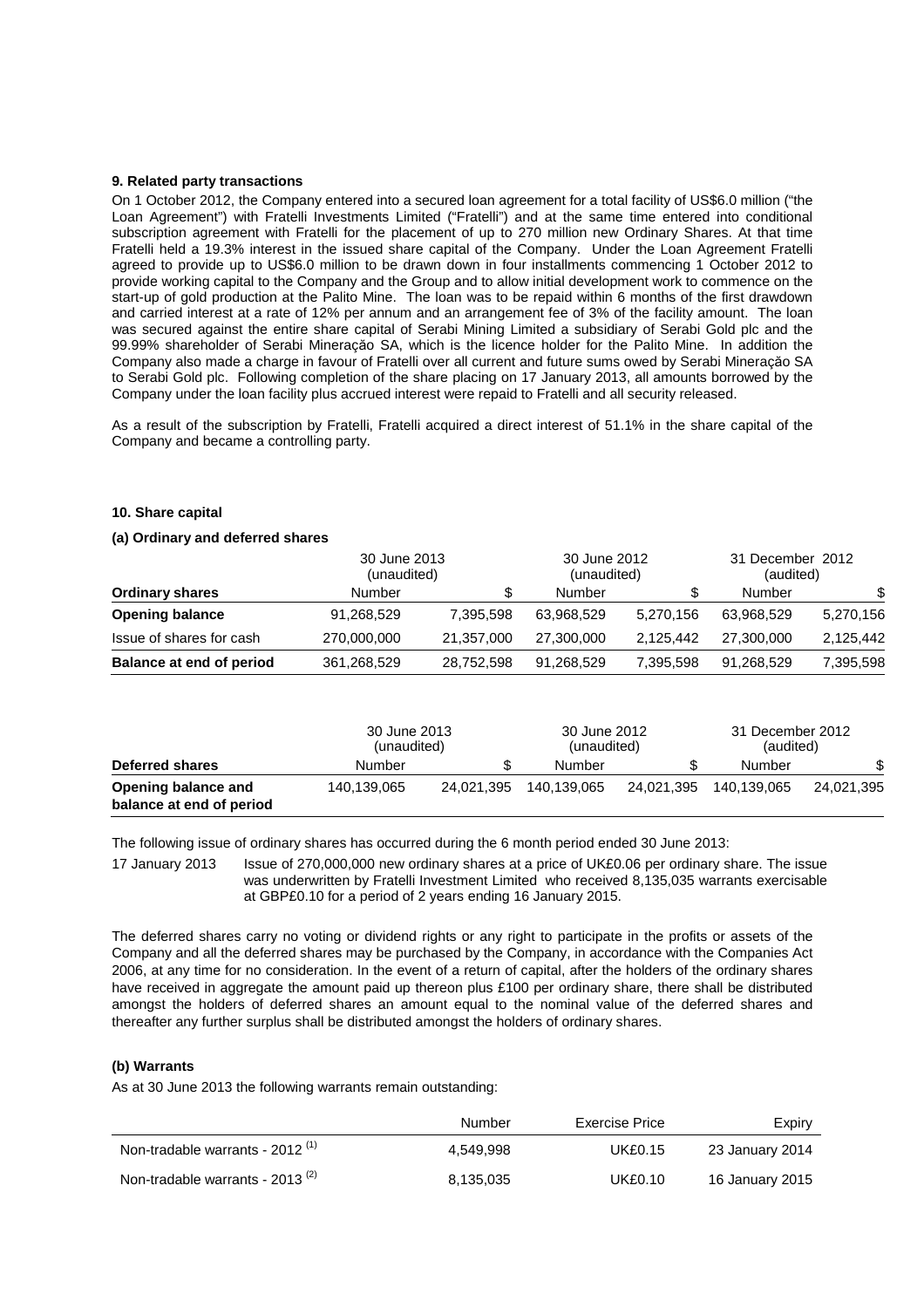| Other warrants                                                                                                                                                                                                                                                     | 155.000    | UK£0.15 | 8 November 2013 |
|--------------------------------------------------------------------------------------------------------------------------------------------------------------------------------------------------------------------------------------------------------------------|------------|---------|-----------------|
|                                                                                                                                                                                                                                                                    | 12.840.033 |         |                 |
| The Company has calculated the value of each of the share purchase warrants as UK£0.011 and accordingly has established a<br>(1)<br>warrant recense in relation to that portion of the proceeds received from the sale of 27,300,000 units on 24 January 2012 that |            |         |                 |

ds received from the sale of 27,300,000 units on 24 January 2012 that relates to the warrants that formed part of these units.

(2) The company has calculated the value of each of the share purchase warrants as UK£0.0069 and accordingly has established a warrant reserve in relation to the deemed value ascribed to these warrants.

# **(c) Stock option reserve**

#### **Contributed surplus**

|                                | US\$      |
|--------------------------------|-----------|
| Balance at beginning of period | 2,019,782 |
| Option costs for period        | 98.814    |
| Balance at end of period       | 2,118,596 |

Under the Company's Stock Option Plan (the "2011 Plan"), stock options may be granted only to directors, officers, employees and consultants of the Company or to their permitted assignees and may be granted for a term not exceeding ten years. The Ordinary Shares to be purchased upon exercise of each option must be paid for in full by the grantee at the time of exercise. Unless otherwise directed by the Board of Directors at the date of the grant, each award shall vest as to one third on the date of grant, one third on the first anniversary of grant and the balance vesting on the second anniversary of the date of grant. The board of directors shall also be entitled to establish performance criteria, which may affect the vesting of the options or the rights of the holder to exercise the options. The 2011 Plan reserves for issuance, pursuant to its terms, up to 10% of the number of Ordinary Shares issued or issuable and outstanding from time to time.

The Company has operated other plans which have now been discontinued but certain options granted to individuals no longer employed by the Company continue to be outstanding under these plans.

The following summarises the outstanding options in issue under the various plans that have been operated by the Company:

| Issue date       | Options outstanding | Options vested | Exercise price  | Expiry           |
|------------------|---------------------|----------------|-----------------|------------------|
| 26 January 2013  | 14,750,000          | 4,916,670      | <b>UK£0.061</b> | 25 January 2017  |
| 21 May 2012      | 500,000             | 333,334        | <b>UK£0.15</b>  | 20 May 2015      |
| 31 May 2011      | 1,600,000           | 1,600,000      | C\$0.60         | 30 May 2014      |
| 28 January 2011  | 1,285,000           | 1,285,000      | <b>UK£0.41</b>  | 27 January 2021  |
| 28 January 2011  | 450,000             | 450,000        | <b>UK£0.37</b>  | 27 January 2021  |
| 21 December 2009 | 1,700,000           | 1,700,000      | <b>UK£0.15</b>  | 20 December 2019 |
| 01 April 2006    | 278,360             | 278,360        | <b>UK£1.50</b>  | 01 April 2016    |
| 01 April 2006    | 274,925             | 274,925        | <b>UK£3.00</b>  | 01 April 2016    |
| 15 November 2007 | 25,000              | 25,000         | <b>UK£2.64</b>  | 14 November 2017 |
|                  | 20,863,285          | 10,863,289     |                 |                  |

The approximate weighted average exercise price is UK£0.18